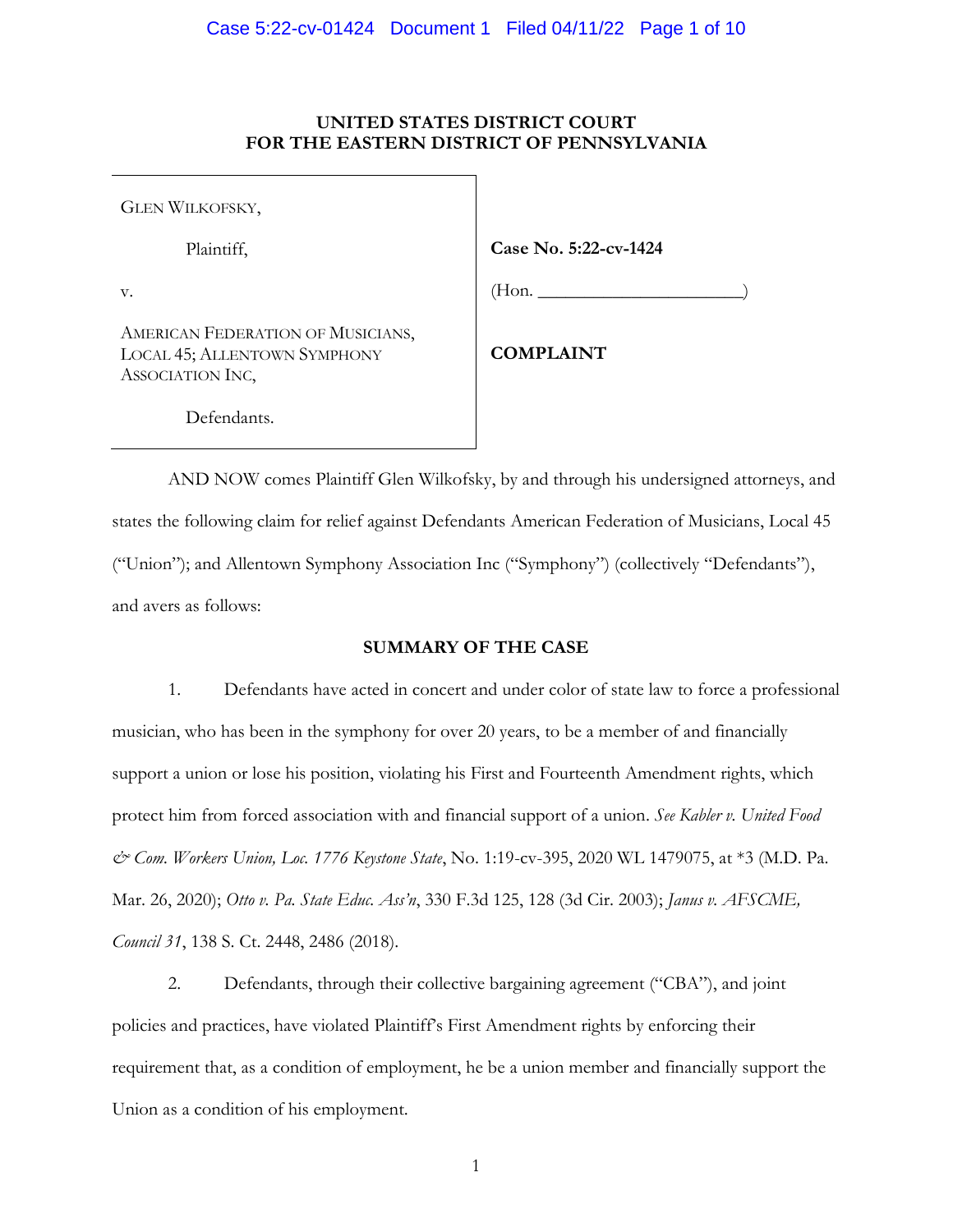# Case 5:22-cv-01424 Document 1 Filed 04/11/22 Page 2 of 10

3. Plaintiff seeks declaratory and preliminary and permanent injunctive relief against Defendants for violation of his First and Fourteenth Amendment rights, as well as attorneys' fees and costs.

### **JURISDICTION AND VENUE**

4. This action arises under the Constitution and laws of the United States of America specifically the Federal Civil Rights Act of 1871, 42 U.S.C. § 1983—to redress the deprivation, under color of state law, of Plaintiff's rights, privileges, and immunities under the First and Fourteenth Amendments of the United States Constitution.

5. This court has jurisdiction of Plaintiff's claims under 28 U.S.C. § 1331 because his claims arise under the United States Constitution.

6. This court has jurisdiction of Plaintiff's claims under 28 U.S.C. § 1343 because he seeks relief under 42 U.S.C. § 1983.

7. This action is an actual controversy in which Plaintiff seeks a declaration of his rights under the United States Constitution. Pursuant to 28 U.S.C.  $\%$  2201 and 2202, this Court may declare Plaintiff's rights and grant further necessary and proper relief, including injunctive relief pursuant to Federal Rule of Civil Procedure 65.

8. Venue is proper in this Court under 28 U.S.C. § 1391(b) because Defendants are domiciled in and operate or do business in this judicial district, and the events giving rise to this action occurred in this judicial district.

#### **PARTIES**

9. Plaintiff Glen Wilkofsky is a citizen of the United States and employed as a tenured musician by the Symphony and is thus a "public employe" within the meaning of Section 301(2) of Pennsylvania's Public Employe Relations Act ("PERA"). 43 Pa. Cons. Stat. § 1101.301(2). Plaintiff is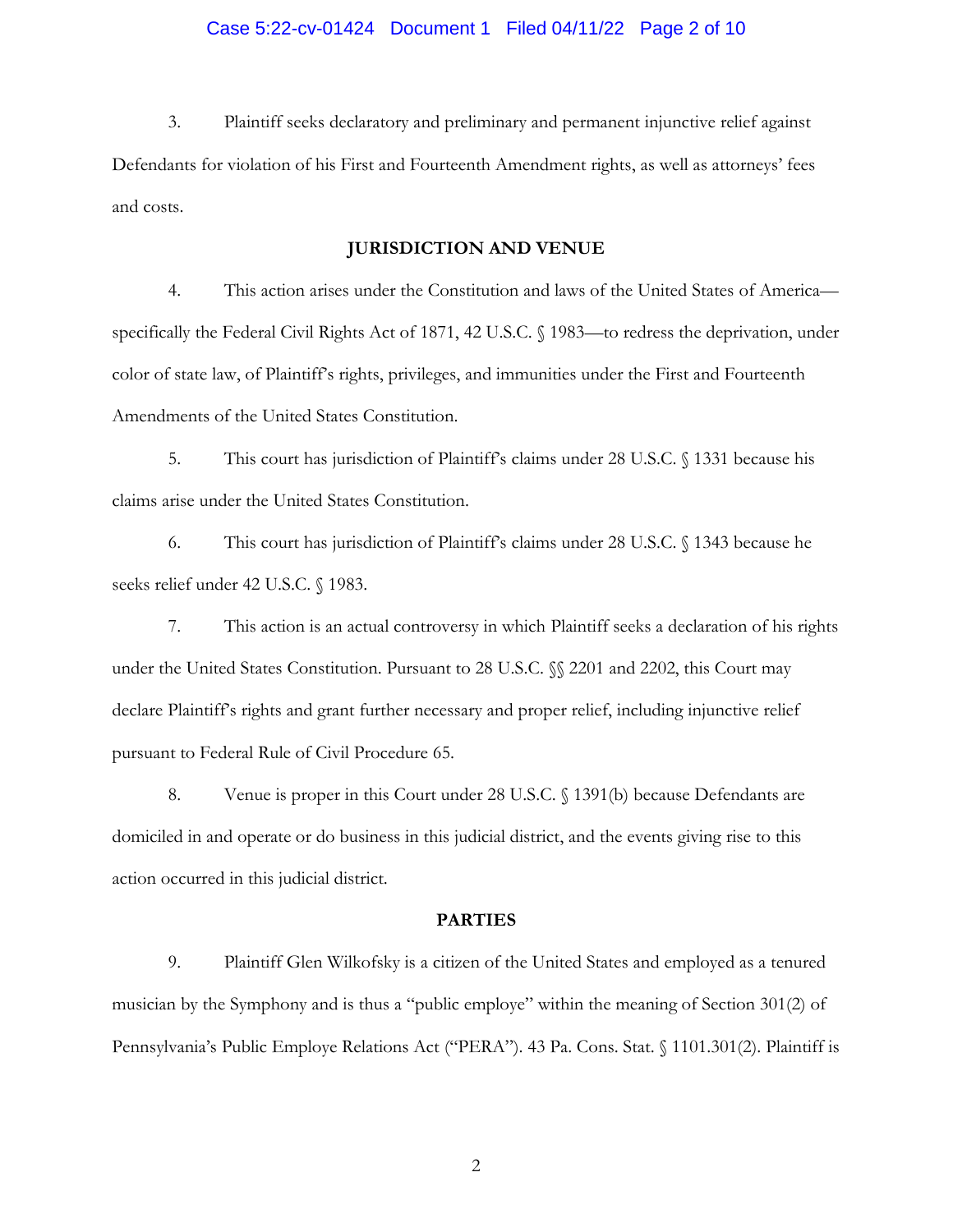#### Case 5:22-cv-01424 Document 1 Filed 04/11/22 Page 3 of 10

a member of a bargaining unit that is exclusively represented by the Union for the purpose of collective bargaining.

10. The Union is an "employe organization" within the meaning of Section 301(3) of PERA. 43 Pa. Cons. Stat. § 1101.301(3). The Union is a party to the CBA between the Symphony and the Union. Pursuant to the CBA, the Union is the exclusive representative of the musicians employed by the Symphony for the purpose of collective bargaining. The Union is located at 519 East Paoli Street, Allentown, Pennsylvania 18103.

11. The Symphony is a "public employer" within the meaning of Section 301(1) of PERA. 43 Pa. Cons. Stat. § 1101.301(1). Under PERA, a "public employer" includes "any nonprofit organization or institution and any charitable, religious, scientific, literary, recreational, health, educational or welfare institution receiving grants or appropriations from local, State or Federal governments . . . ." *Id.* The Symphony has a registered address of 23 North 6th Street, Allentown, Pennsylvania 18101, and the Symphony is a party to the CBA and other agreements governing the terms and conditions of Plaintiff's employment. The Symphony is the operating organization of the Allentown Symphony Orchestra ("Orchestra").

## **FACTUAL ALLEGATIONS**

12. The Pennsylvania Labor Relations Board certified the Union as the exclusive representative for certain employees of the Symphony, including Plaintiff, "pursuant to Section 603(c) of the Public Employe Relations Act." Nisi Order of Certification at 1, *In re the Employes of Allentown Symphony Association*, No. PERA-R-99-252-E (Pa. Labor Rels. Bd. Nov. 23, 1999).

13. Acting in concert under color of state law, Defendants have entered into the CBA that controls the terms and conditions of Plaintiff's employment.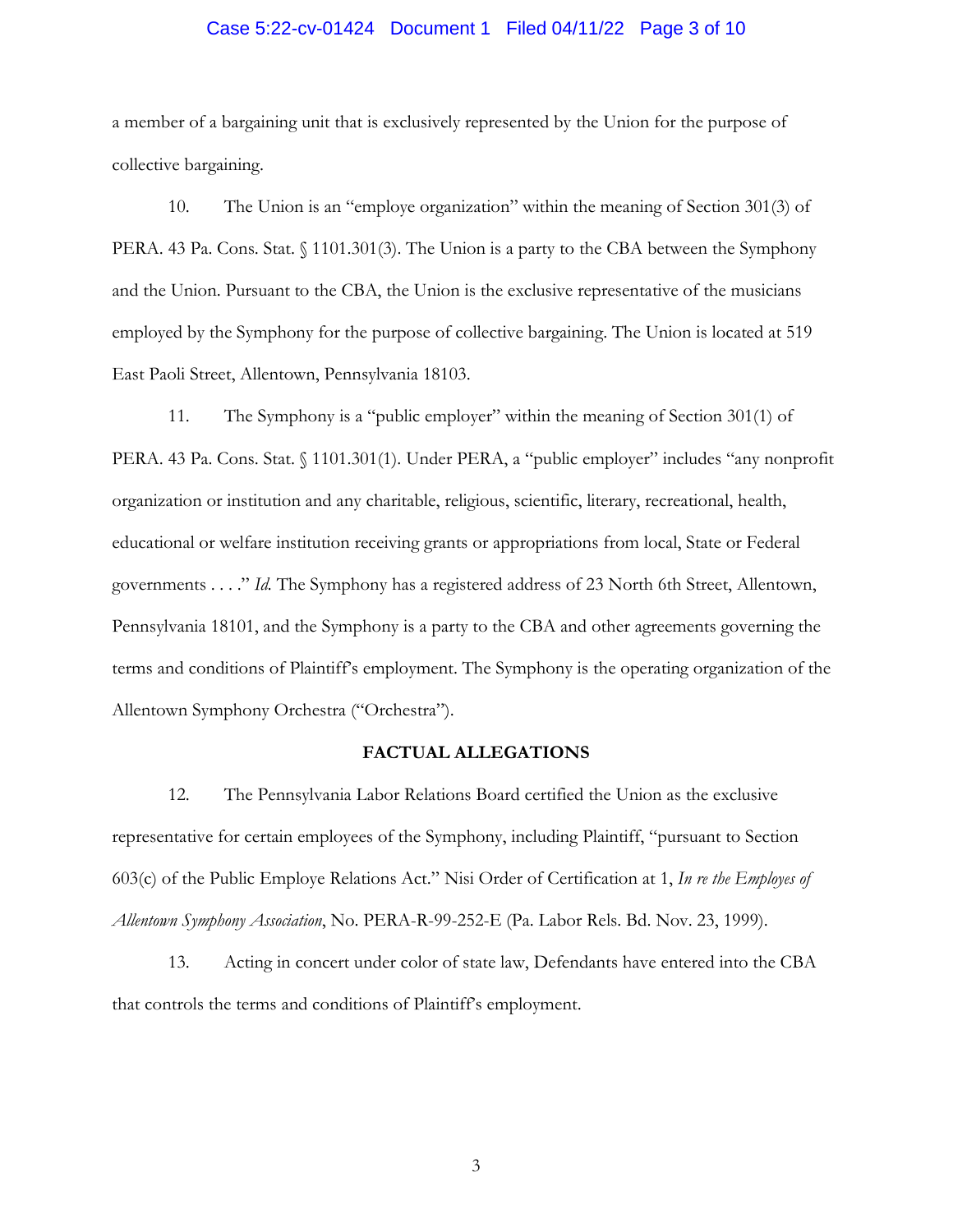#### Case 5:22-cv-01424 Document 1 Filed 04/11/22 Page 4 of 10

14. PERA authorizes public employers and employee organizations and/or representatives to engage in collective bargaining relevant to membership dues deductions. 43 Pa. Cons. Stat. § 1101.705.

15. The term of the CBA governing Plaintiff's employment is July 1, 2019, through June 30, 2023. Relevant portions of the CBA are attached hereto as "Exhibit A," and incorporated by reference herein.

16. The CBA contains a "Union Security and Access" clause, which requires all musicians to become members of the Union and maintain their union membership as a condition of employment. Ex. A, art. 2, sec. 2.1. Maintenance of union membership includes "the proper payment of the Union initiation fees [and] membership dues," as a condition of musicians' employment. *Id.*

17. The CBA's "Union Security and Access" article allows musicians employed by the Symphony to have their employment terminated if they fail to join the Union or maintain their union membership. Ex. A., art. 2, sec. 2.2.

18. Plaintiff auditioned for the Orchestra and was selected for the role of Principal Timpanist in November 2001.

19. At all relevant times hereto, Plaintiff was a musician for the Symphony as defined by the CBA.

20. Within one month of commencing his role as Principal Timpanist, Plaintiff became a union member.

21. Plaintiff became a union member and began financially supporting the Union because the Symphony told Plaintiff he had to be a member of the Union and financially support the Union as a condition of his employment.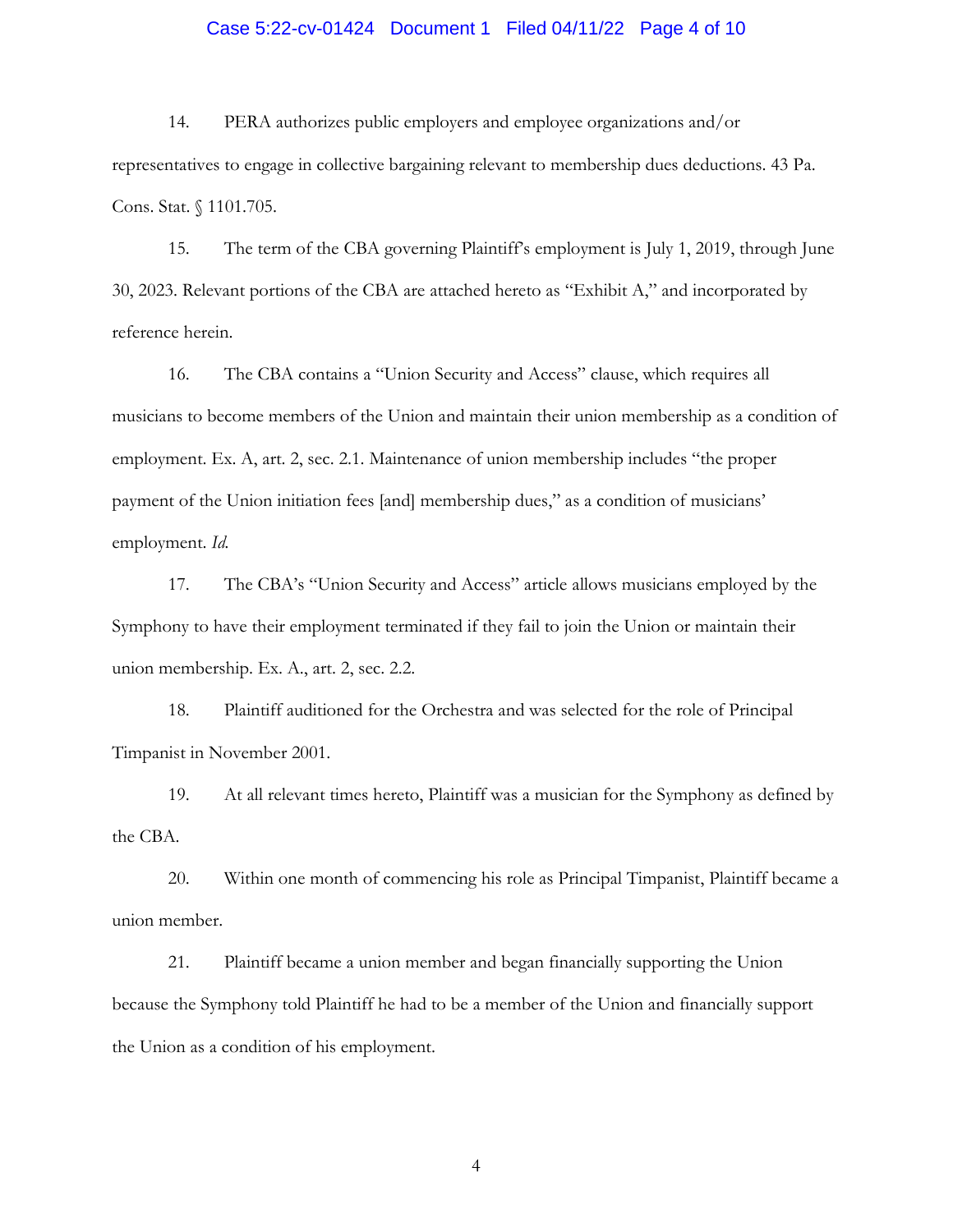#### Case 5:22-cv-01424 Document 1 Filed 04/11/22 Page 5 of 10

22. If the Symphony had not required union membership and financial support of the Union as a condition of employment, Plaintiff would not have joined the Union, and Plaintiff would not have financially supported the Union.

23. On June 27, 2018, the Supreme Court ruled in *Janus* that the Constitution prohibits forcing public employees to financially support a union as a condition of employment.

24. Despite the Supreme Court's decision in *Janus*, Defendants, by and through their agents or officials, have enforced and continue to enforce the requirement in their CBA that employees, including Plaintiff, financially support the Union as a condition of employment.

25. As a result of Defendants enforcing the union membership and payment requirements of their CBA and misrepresenting Plaintiff's rights to him, Plaintiff remained a member of the Union and continued to financially support the Union against his will until 2020.

26. Plaintiff has chosen not to financially support the Union since approximately January 2020.

27. In May 2021, the Union Shop Steward Debbie Reilly informed Plaintiff by email that, due to his choice not to financially support the Union, Plaintiff was "on the suspended list" and that if he did not re-join the Union and pay the Union, Ms. Reilly would have to "notify the personnel manager at the ASO and Carol Yale, AFM Local 45 President to begin the legal process."

28. Following Ms. Reilly's correspondence, Plaintiff received three letters from the Union informing him that he was expelled from the Union "for failure to pay dues for 2021."

29. Agents and/or representatives of the Symphony received copies of the Union's three letters.

30. In its three letters, the Union cited Article 2, Section 2.1 of the CBA and informed Plaintiff that he "must, as a condition of employment, either join Local 45 or pay an agency fee to Local 45."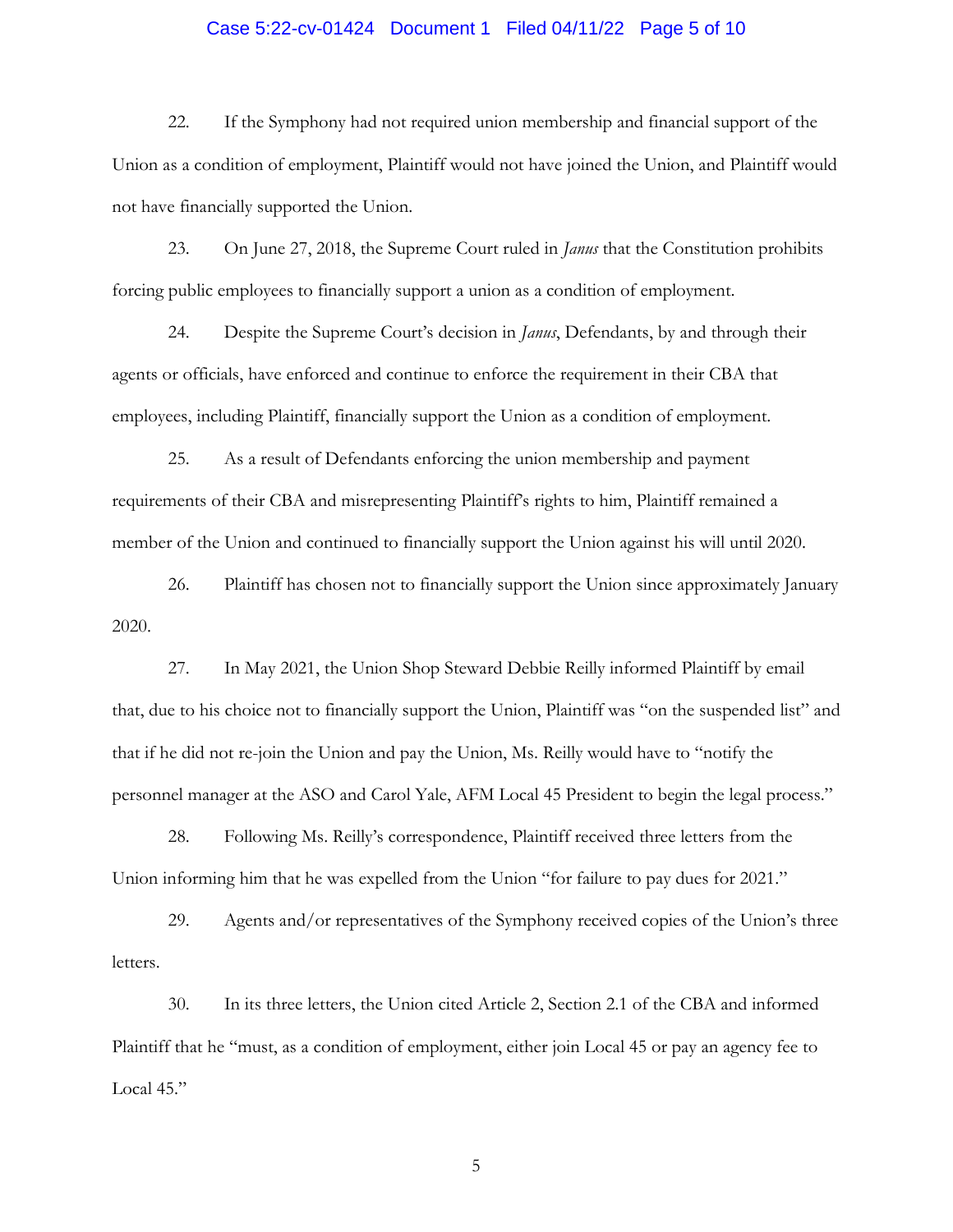#### Case 5:22-cv-01424 Document 1 Filed 04/11/22 Page 6 of 10

31. Since Plaintiff's suspension from the Union in May 2021, the Symphony has not allowed Plaintiff to perform with the Orchestra. Plaintiff desires to perform with the Orchestra at the May 20, 2022, concert and has made the Symphony aware of such desire.

32. The Symphony compensates Plaintiff for each individual rehearsal and concert at which Plaintiff performs. The Symphony pays Plaintiff a flat rate for each concert and a rate for each rehearsal based on the duration of the rehearsal.

33. The Symphony will not allow Plaintiff to perform with the Orchestra unless Plaintiff rejoins the Union and financially supports the Union.

34. The Symphony, by and through its agents, has told Plaintiff that it is requiring Plaintiff to rejoin as a member, and to resume financially supporting the Union at least four weeks in advance of any performance.

35. On February 2, 2022, an agent of the Symphony referred to the CBA and informed Plaintiff that he may not perform any services with the Orchestra unless and until he rejoined the Union: "I am hereby unable to offer you any services until I am provided an update from the Local that you have returned as a member of good standing with Local 45."

36. In addition, on February 2, 2022, an agent of the Symphony told Plaintiff that if Plaintiff continues not performing with the Orchestra, then he may be terminated: "I should caution that . . . should your absence continue into the 22-23 season and you fail to meet your tenure requirements, that this may lead to dismissal proceedings being initiated."

37. On March 15, 2022, an agent of the Symphony again informed Plaintiff that he was prohibited from performing "any concert with the ASO until [his] status with AFM Local 45 has been resolved."

38. Plaintiff objects to being a member of or to providing financial support to the Union in any form or for any reason.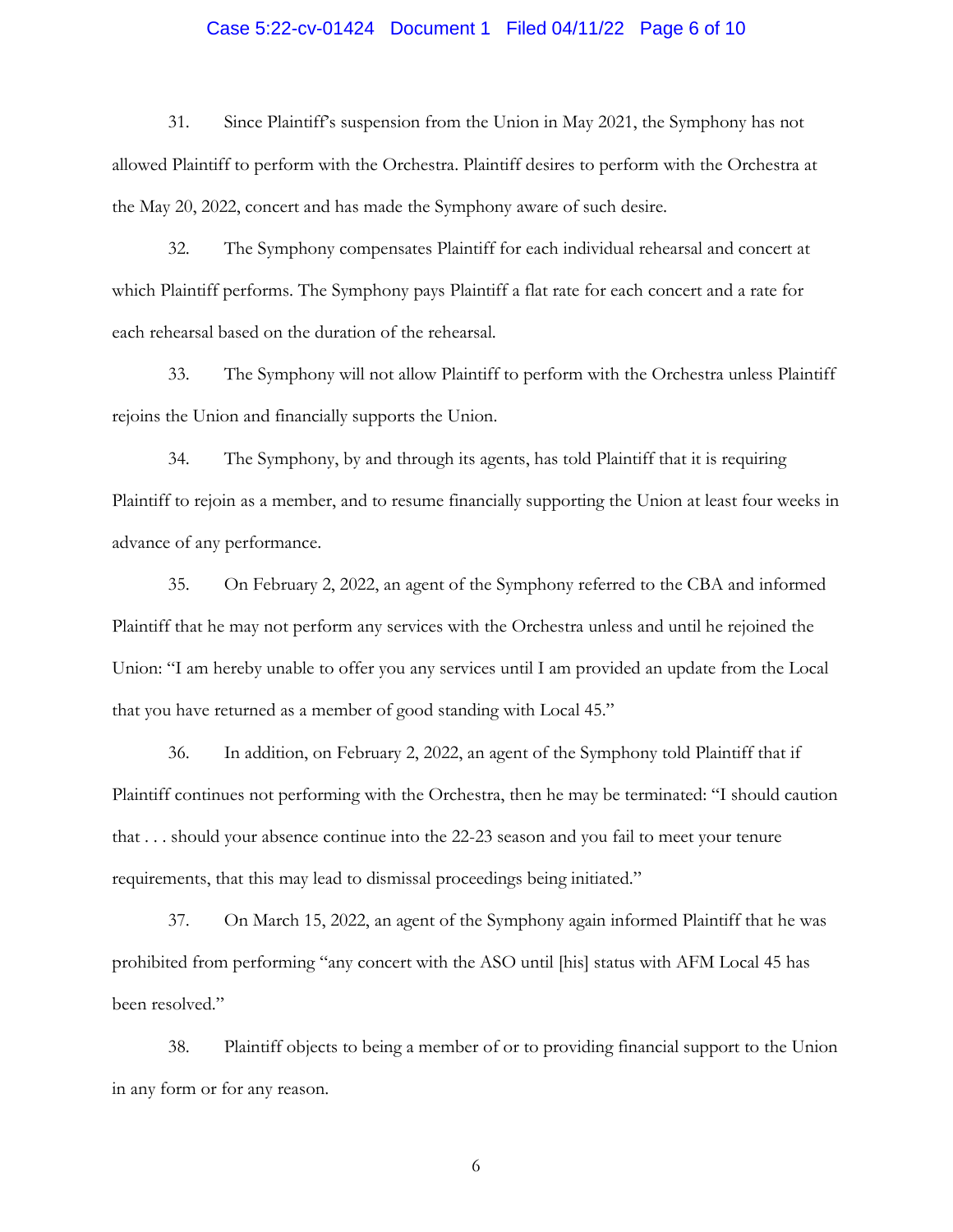#### Case 5:22-cv-01424 Document 1 Filed 04/11/22 Page 7 of 10

39. Plaintiff desires to continue to perform with the Orchestra in future performances and to continue in his employment with the Symphony.

### **CLAIM FOR RELIEF**

#### **COUNT ONE**

(Violation of the First and Fourteenth Amendments)

40. Plaintiff re-alleges and incorporates by reference all allegations contained in the foregoing paragraphs of this Complaint as if fully set forth herein.

41. The First Amendment to the Constitution of the United States protects the associational, free speech, and free choice rights of United States citizens, and the Fourteenth Amendment to the Constitution of the United States incorporates the protections of the First Amendment against the States.

42. The First Amendment prohibits a public employer from forcing an employee to become a member of a union or to provide financial support to a union as a condition of employment. *Kabler*, 2020 WL 1479075, at \*3 ("*Janus* would clearly prohibit an employer from forcing non-union members to join a union as a precondition to their accepting public employment."); *Otto*, 330 F.3d at 128; *see also Janus*, 138 S. Ct. at 2459–60.

43. Defendants have violated and are violating Plaintiff's First Amendment rights by requiring Plaintiff to become a member of the Union as a condition of his employment with the Symphony.

44. Defendants have violated and are violating Plaintiff's First Amendment rights by requiring Plaintiff to financially support the Union as a condition of his employment.

45. Defendants are acting under color of state law—specifically the provisions of PERA and their CBA and/or other joint policies and agreements, discussed above—to force Plaintiff to become a union member and financially support the Union against his will as a condition of employment.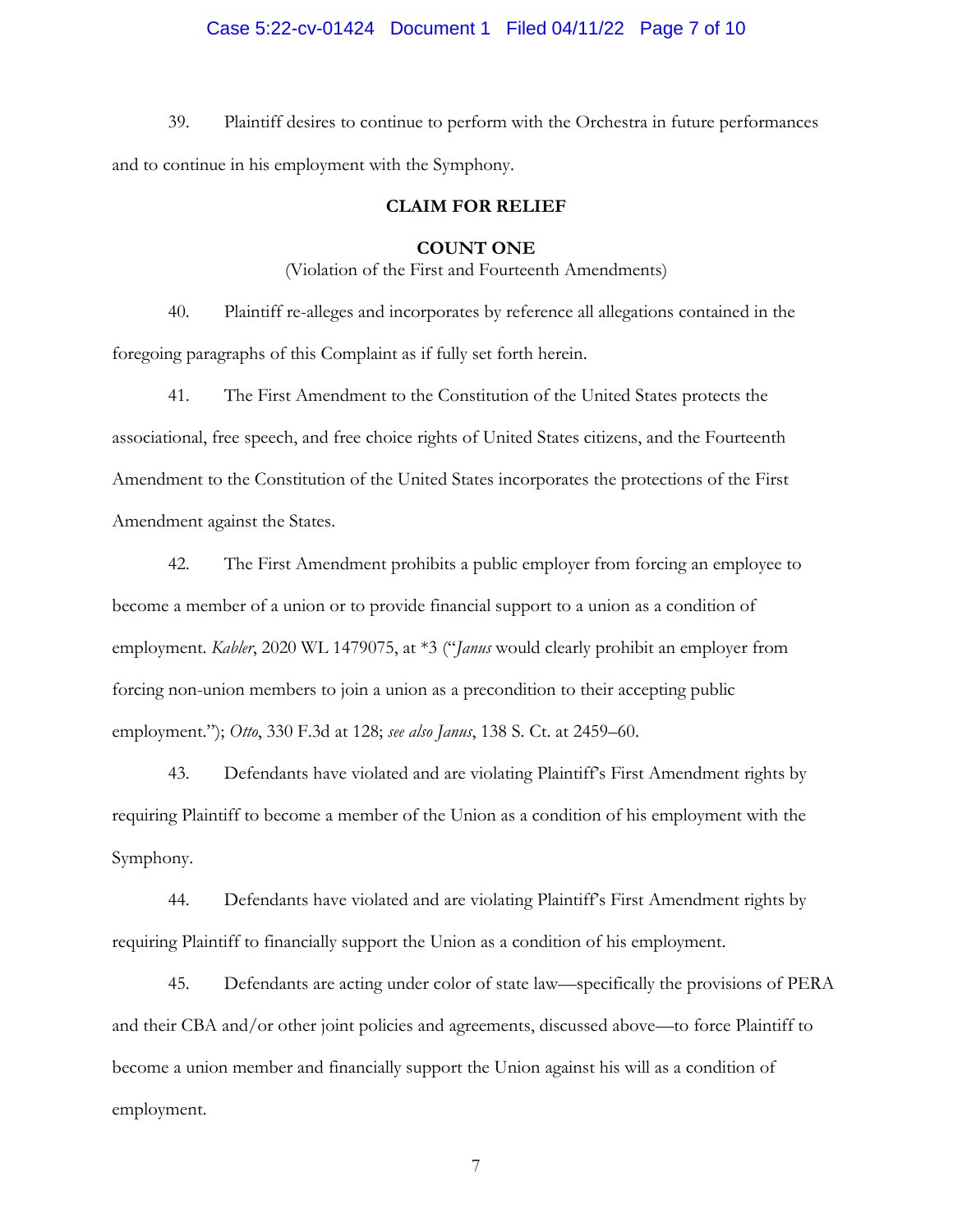### Case 5:22-cv-01424 Document 1 Filed 04/11/22 Page 8 of 10

46. There is no state interest, compelling or otherwise, justifying the requirement that individuals be members of or provide financial support to a labor organization for any length of time.

47. Defendants, in forcing Plaintiff to become a union member and to financially support the Union, have deprived and are depriving Plaintiff of his First Amendment rights to free speech and association, as secured against state infringement by the Fourteenth Amendment to the United States Constitution and 42 U.S.C. § 1983.

48. As a direct result of Defendants' concerted actions, taken pursuant to state law, their CBA, and/or other agreements between Defendants, and their joint policies and practices, Plaintiff:

a. is being prevented from exercising his rights and privileges as a citizen of the United States to disassociate from the agenda, activities, expenses, and speech of the Union;

b. is being deprived and is in imminent danger of being deprived of his civil rights guaranteed under the Constitution and statutes of the United States;

c. is in imminent danger of suffering irreparable harm, damage, and injury inherent to the violation of his First and Fourteenth Amendment rights, for which there is no adequate remedy at law; and

d. is suffering and/or will suffer monetary damages and other harm.

49. If not enjoined by this Court, Defendants and/or their agents will continue to effect the aforementioned deprivations and abridgments of Plaintiff's constitutional rights, thereby causing him irreparable harm for which there is no adequate remedy at law.

## **PRAYER FOR RELIEF**

WHEREFORE, Plaintiff prays that this Court order the following relief: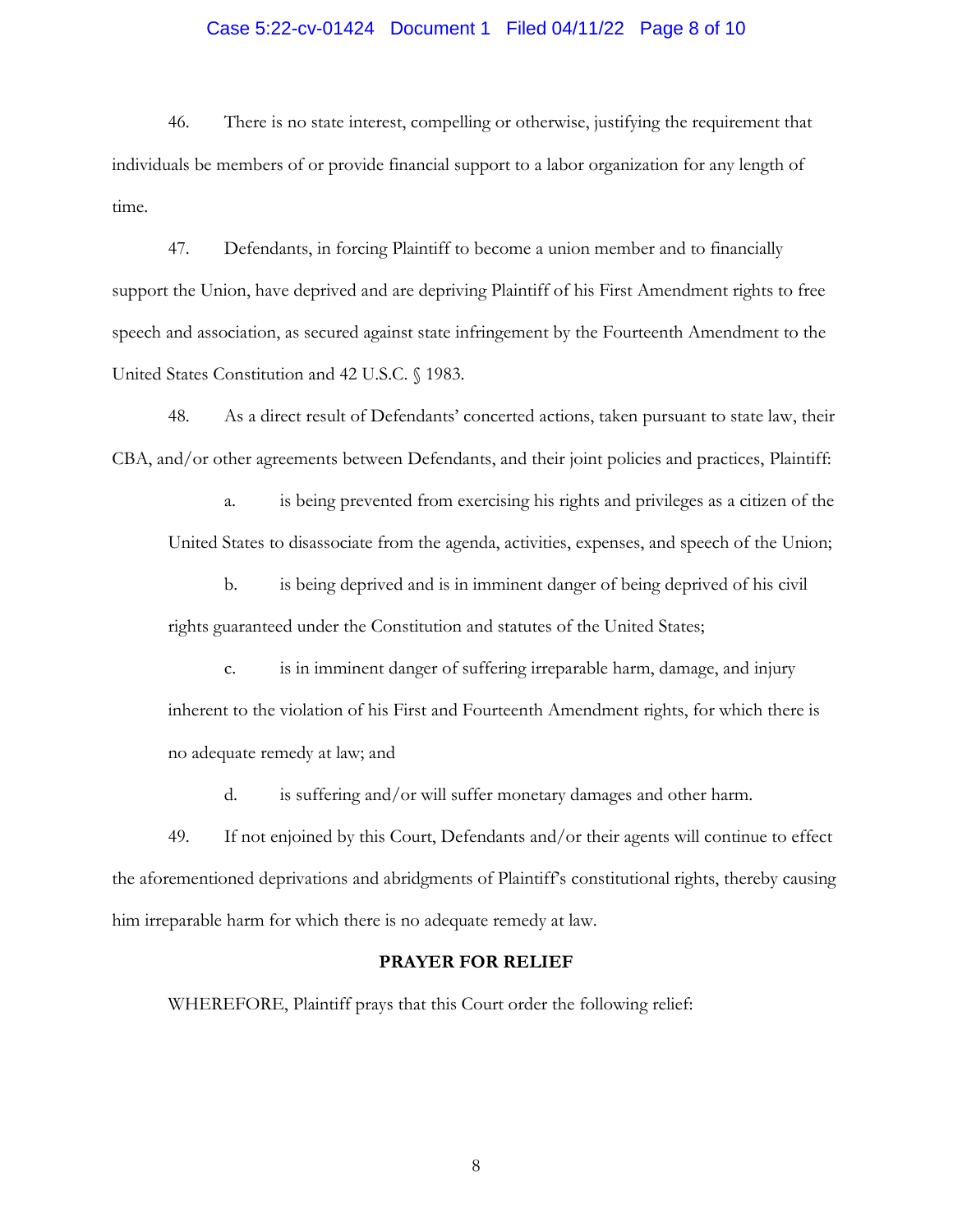#### Case 5:22-cv-01424 Document 1 Filed 04/11/22 Page 9 of 10

A. **Declaratory:** A judgment based upon the actual, current, and *bona fide* controversy between the parties as to the legal relations among them, pursuant to 28 U.S.C. § 2201 and Federal Rule of Civil Procedure 57, declaring:

i. that Article 2 of the CBA, which requires Plaintiff to become and remain a member of the Union and financially support the Union as a condition of employment with the Symphony, violates the First and Fourteenth Amendments to the United States Constitution; and

ii. that Defendants' enforcement of any requirement that Plaintiff become or remain a union member and/or financially support the Union violates Plaintiff's rights under the First and Fourteenth Amendments to the United States Constitution.

B. **Injunctive:** A preliminary and permanent injunction:

i. enjoining Defendants, their officers, employees, agents, attorneys, and all others acting in concert with them, from:

a. engaging in any of the activities listed in Part A above, which this Court declares unconstitutional; or

b. enforcing Article 2 of the CBA or any substantially similar provision between Defendants that requires Plaintiff to join the Union and/or financially support the Union as a condition of employment.

ii. requiring Defendants, their officers, employees, agents, attorneys, and all others acting in concert with them, to:

a. expunge Article 2 of the CBA;

b. remove from any written materials, such as audition and orientation materials, and agreements such as musician contracts, the requirement that